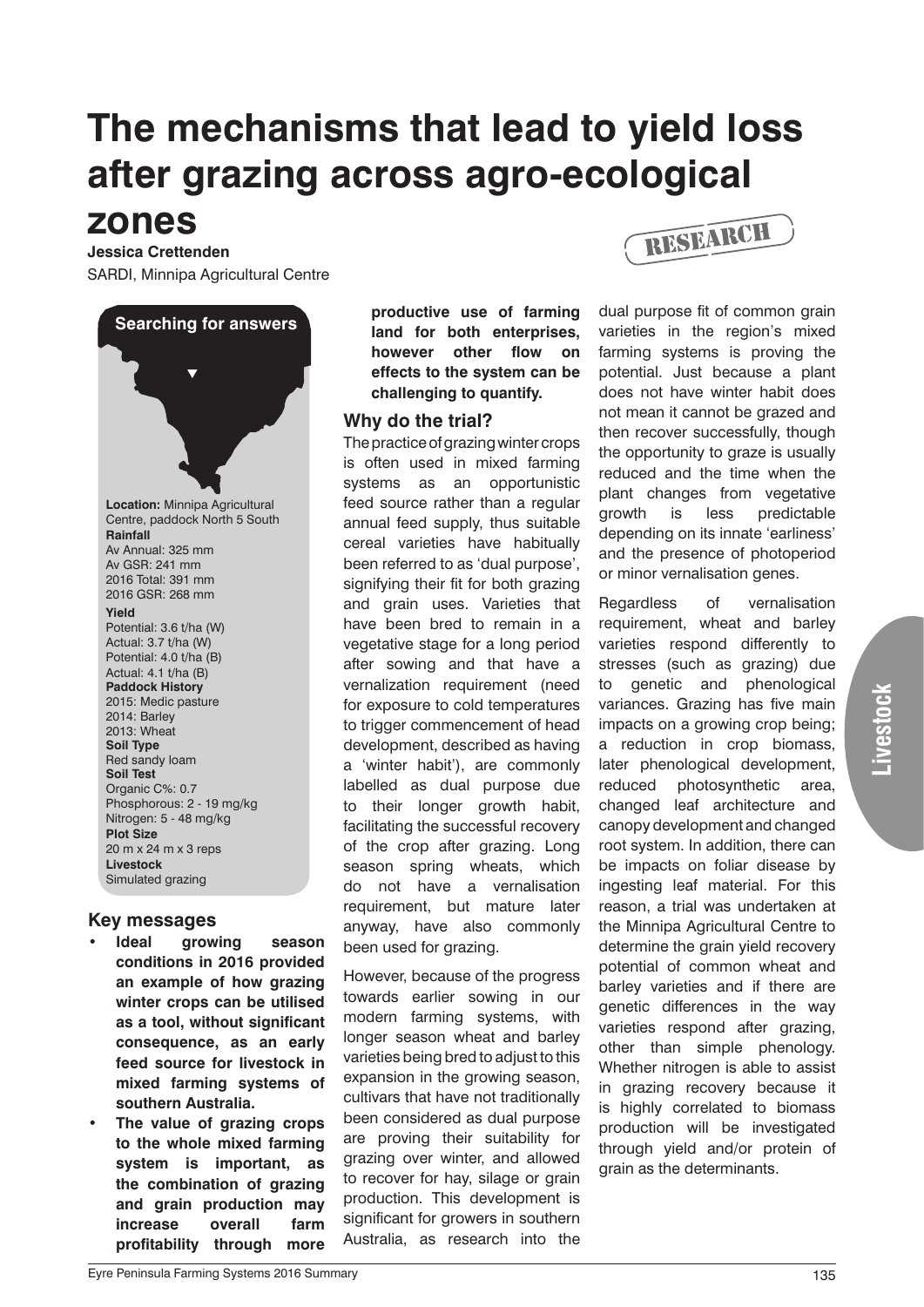Similar trials, with some variations including irrigation and drought simulation treatments, have been undertaken as part of the Grain and Graze 3 project in 2015 (EPFS Summary 2015, p 43-45) and 2016 across three other sites in the midnorth region of South Australia, near Birchip in the mallee region of Victoria and in Southern Victoria to determine regional and seasonal differences.

#### **How was it done?**

Soil was sampled for pre-sowing soil water content and chemical analysis on 4 May. The trial was sown on 16 May after 20 mm of rain with a pre-emergent herbicide mix of 1.5 L/ha DST  $+$  60 ml/ ha Hammer + 1.6 L/ha Avadex Xtra + 25 L/ha Boxer Gold + 800 g/100 L SOA + 500 ml/100 LI 700 sprayed prior to sowing. Wheat varieties Mace, Trojan and new AGT variety RAC2341, in addition to barley varieties Spartacus CL and Compass were sown @ 50 kg/ ha with 57 kg/ha DAP (18:20:0:0). An insecticide and fungicide treatment of 350 ml/ha LeMat + 400 ml/ha Prosaro was applied for red-legged earth mite, aphids and leaf rust on 7 June and 1 L/ ha Broadstrike was applied on 27 June to control broadleaved plants. Plant counts were recorded on 14 June. Biomass cuts were taken prior to a single simulated grazing (one mowing), which occurred on half of all plots on 15 July when plants were approaching GS30.

Nitrogen treatments were applied to the trial on the 9 August just prior to 8 mm of rain as urea broadcast at rates of nil (control), 10, 25, 50 and 75 kg N/ha (equaling urea rates of nil, 22, 54, 109 and 163 kg/ ha respectively) on the grazed and un-grazed sections of each plot. Flowering scores were recorded on 22 and 27 September. Yields and grain quality were recorded at harvest, which occurred on 18 and 23 November for the barley and wheat respectively.

# **What happened?**

Growing conditions were very favorable leading up to the simulated grazing with 113 mm of rainfall since sowing, producing 1.45 t/ha and 0.85 t/ha of biomass available for grazing in the barley and wheat respectively (Table 1).

#### *Barley (Compass and Spartacus comparison)*

The percentage of protein in the barley sample increased with the greater nitrogen (N) treatment with an average of 0.8% higher protein content in the 50 and 75 kg N/ha treatments compared to the lower N treatments (P <  $0.001$ , LSD= $0.43$ , results not presented). Spartacus CL had higher protein and test weight, while Compass recorded an average of 6.4% higher 1000 grain weight across all treatments (Table 1). Screenings were higher in the grazed compared to the ungrazed barley at 3.8% and 2.6% respectively  $(P < 0.001, LSD = 0.6,$ 

results not presented). Figure 1 shows that Compass had 0.3 t/ ha greater yield after grazing, compared to Spartacus CL, which lost 0.1 t/ha on average after grazing (P=0.004, LSD=0.21), with no yield differences between N treatments. All grazed and ungrazed grain from both barley varieties were classified as Feed 1 under the Viterra Classification system.

#### *Wheat (Mace, Trojan and RAC2341 comparison)*

There was a greater percentage of protein in un-grazed (12.0%) compared to grazed (11.8%) wheat across all varieties (P=0.008, LSD=0.11) and a trend of increasing protein with increasing rates of N applied after grazing, with an average of 11.7% (0, 10 and 25 kg/ha N), 11.9% (50 kg N/ha) and 12.2% (75 kg N/ha) (P <0.001, LSD=0.18, results not presented). Grazing resulted in higher screenings compared to the un-grazed treatments with 1.9% and 1.7% respectively  $(P=0.004,$ LSD=0.1). Trojan wheat recovered best after grazing, yielding 0.15 t/ha higher than the un-grazed treatment, followed by RAC2341 yielding 0.05 t/ha higher and Mace lost 0.29 t/ha on average due to grazing (P=0.004, LSD=0.19). Figure 1 shows yields for Trojan and Mace were higher than that of RAC2341, regardless of grazing or N treatment.

|                      | <b>Biomass</b><br>(t/ha) | Yield<br>(t/ha) | <b>Protein</b><br>$(\%)$ | <b>Screenings</b><br>(%) | <b>Test weight</b><br>(kg/hL) | 1000 grain<br>weight<br><u>(g)</u> |
|----------------------|--------------------------|-----------------|--------------------------|--------------------------|-------------------------------|------------------------------------|
| Compass              | 1.6                      | 4.2             | 12.5                     | 2.7                      | 66                            | 32.1                               |
| Spartacus CL         | 1.3                      | 4.1             | 13.3                     | 3.6                      | 68                            | 25.7                               |
| $LSD$ ( $P < 0.05$ ) | 0.14                     | ns              | 0.27                     | 0.60                     | 0.72                          | 4.02                               |
| Mace                 | 0.9                      | 3.8             | 11.2                     | 1.9                      | 79                            | 35.7                               |
| Trojan               | 0.9                      | 4.0             | 11.8                     | 1.9                      | 81                            | 38.5                               |
| RAC2341              | 0.7                      | 3.3             | 12.8                     | 1.6                      | 76                            | 35.2                               |
| $LSD$ (P < 0.05)     | 0.08                     | 0.13            | 0.14                     | 0.13                     | 0.52                          | 1.11                               |

*Table 1 Biomass, yield and grain quality results for the wheat and barley varieties*

*\*LSDs presented are for varietal comparisons between barley cultivars and wheat cultivars as displayed*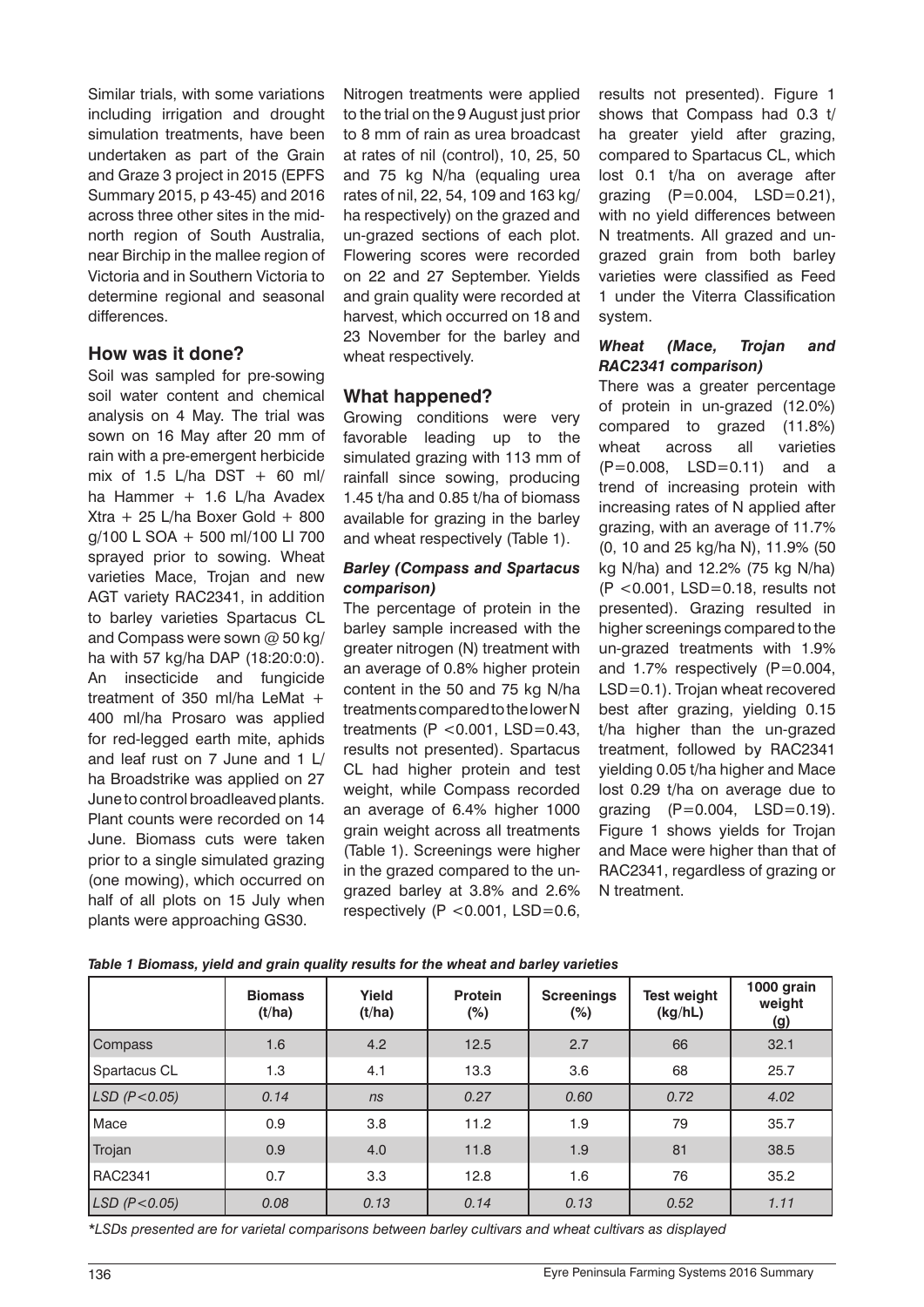

*Figure 1 Yield (t/ha) and protein (%) response to grazing across two barley and three wheat varieties in 2016*

# **What does this mean?**

Ideal growing season conditions in 2016 proved that grazing winter cereal crops can be utilised as an early feed source for livestock in mixed farming systems of southern Australia, without significant grain yield loss. Good seasonal conditions meant yield penalties were minimal or that yield actually increased due to grazing and there was no significant downgrading of grain quality in this trial.

In a highly productive year such as 2016, grazing crops can have a multitude of benefits to the cropping system that may not be realised until harvest. Benefits to the cropping system can include; enabling excessive crop canopies to be managed, reducing possible lodging, incidence of disease and future stubble loads, conserving soil moisture to be utilized by the crop later in the year and delaying maturity which may avoid frosts. Winter crops can offer high quality feed which is equivalent or higher than typical pastures at the same time of year, in particular, the early vegetative stage of crop growth offers superior digestibility, metabolisable energy and protein when compared to grazing cereals later in the season. Autumn sown cereals produce high quantities of dry matter very soon after

establishment when compared to many other pasture species.

There are also potential downsides and risks of grazing crops, including; the possibility of reducing grain yield and grain quality, uneven grazing which may lead to variable crop maturity, possibility of increased weed populations, delayed maturity which may expose the crop to heat stress and reduction of stubble remaining after harvest.

Reducing crop canopy can manipulate cereal production by changing the phenology and physiology of the crop, in particular delaying flowering, which may reduce the risk of the cropping program to the threat of frost. Newer varieties such as Trojan and RAC2341 that have been bred to remain in a vegetative stage for a longer period after sowing, have opened up an opportunity for growers to sow earlier with the possibility of an early graze if conditions are favourable. Understanding crop development, and how different varieties respond to stress plays a key role in the success or failure of utilising cereal crops as a dual purpose option. Unfortunately for ease of analysis in replicated trials across regions and across years, recommended sowing

and grazing times are not always achievable for every variety in a trial. Knowing that grazing is planned provides the opportunity to sow commercial varieties earlier than would otherwise be normal practice.